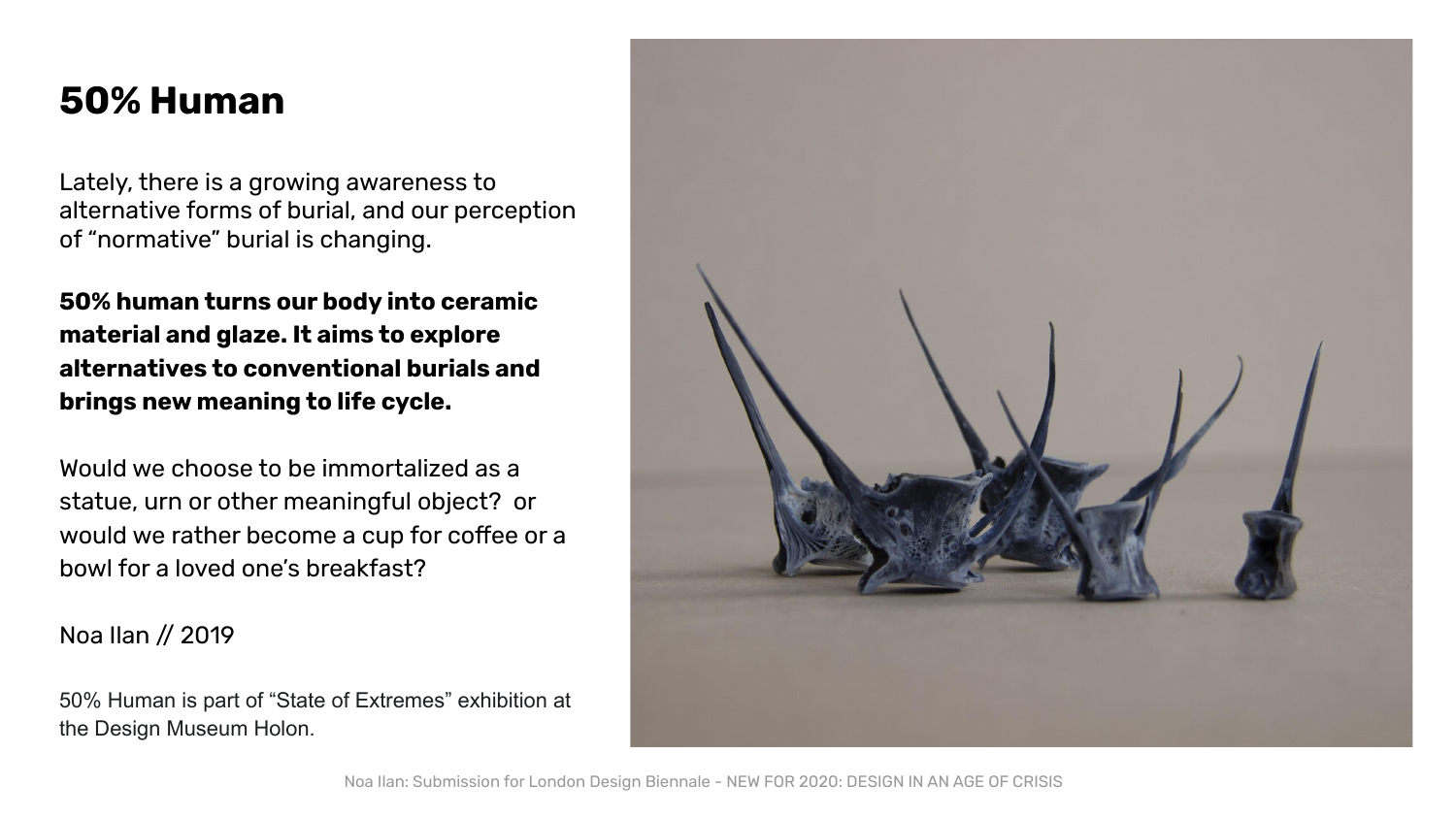## **Materials & tools**

Chicken, cow and fish bone are the bones chosen in my research in order to test their effect on the final object.

They were burned, grinded, and mixed with various materials in different combinations and then turned into a ceramic material and glaze material.

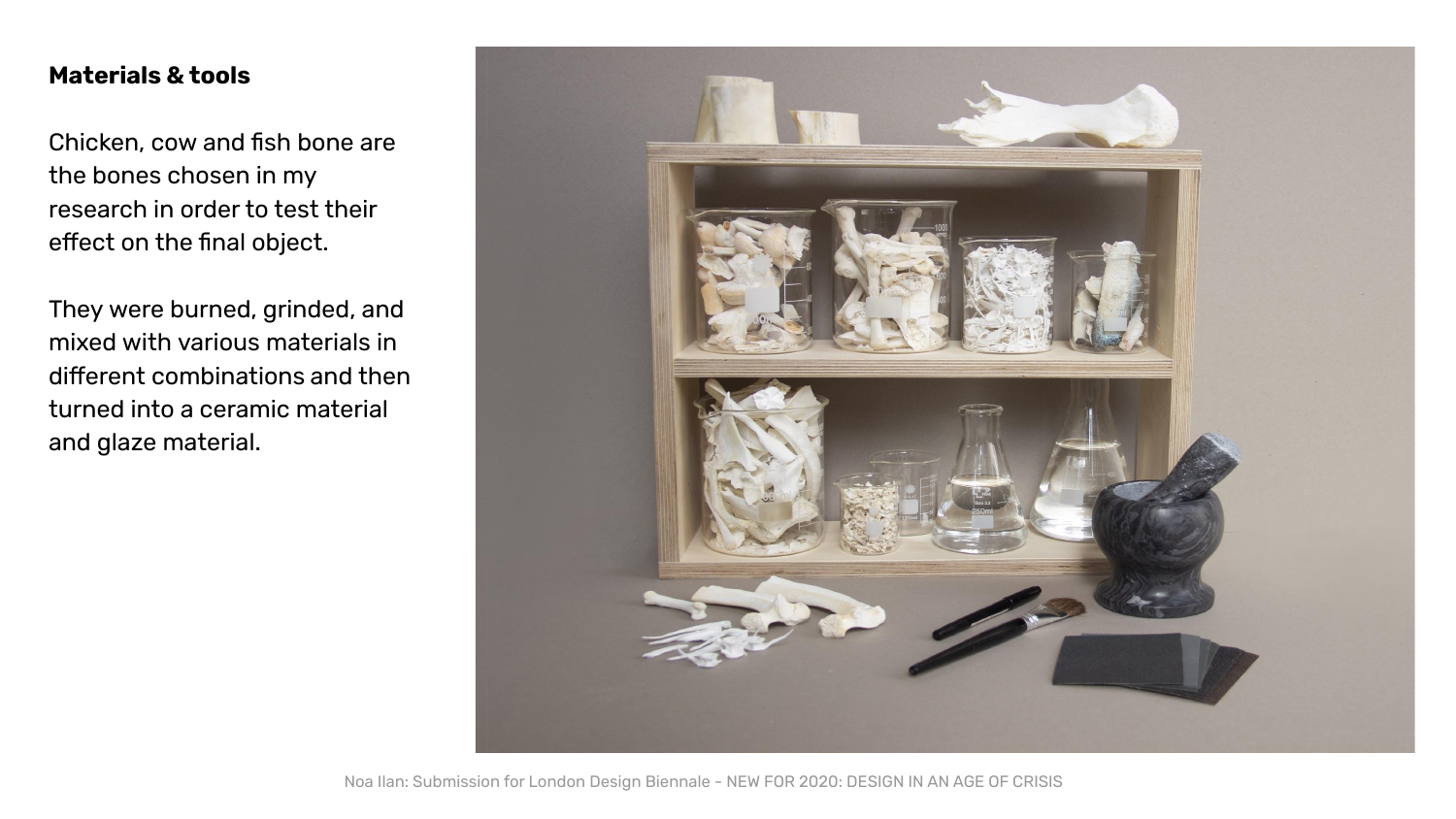## **Process**

The different bone ash powders will later be mixed with different ceramic frits that enables it to fuse and attach itself to the to the ceramic material.



Noa Ilan: Submission for London Design Biennale - NEW FOR 2020: DESIGN IN AN AGE OF CRISIS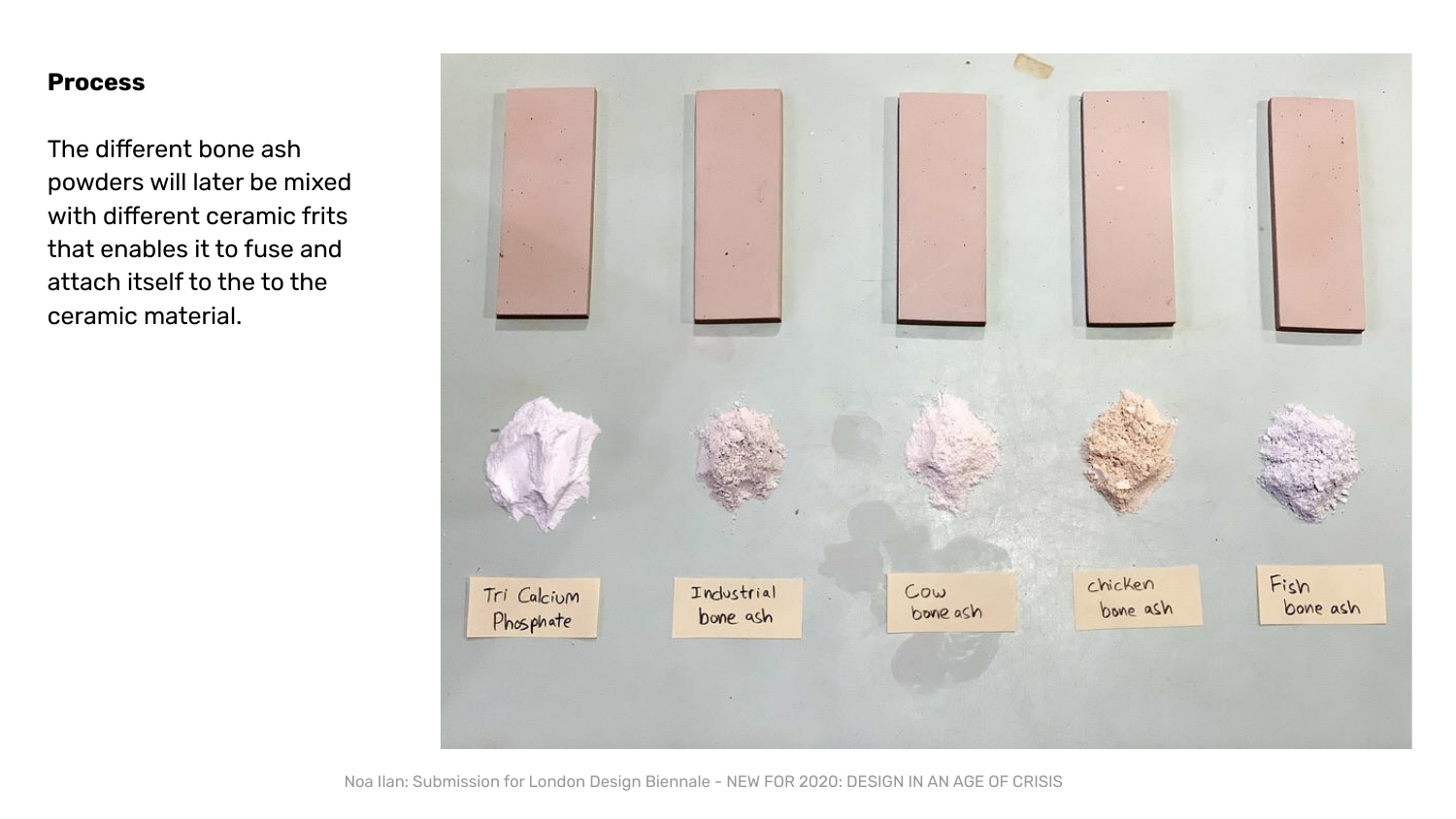#### **Process**

Experimentations of different bone glazing: fish, chicken and cow bones on top of bone ash ceramic glaze

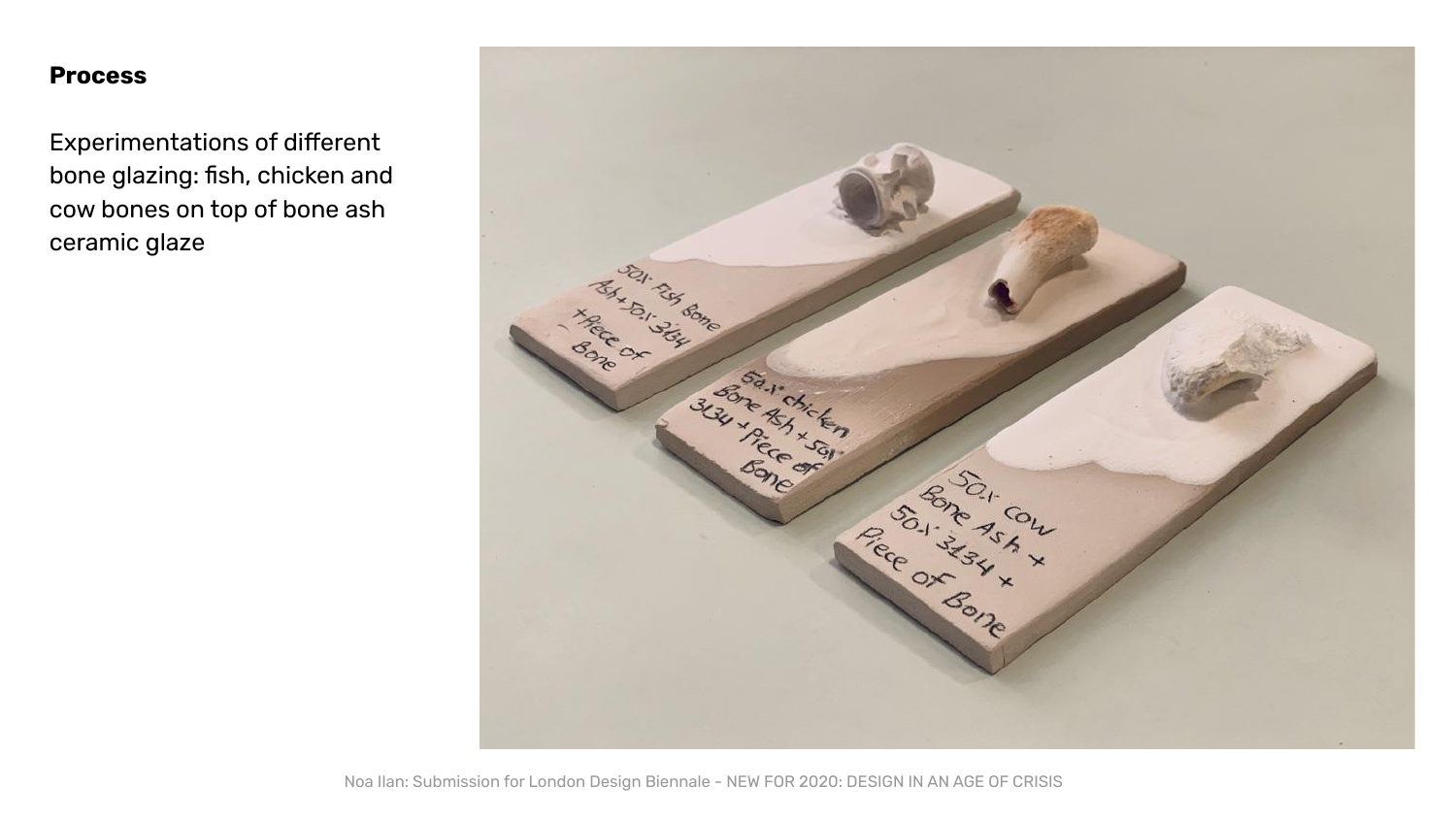### **Process**

Bone ash ceramic material (Bone china), Bone ash glaze tests, and some initial experiments with these materials